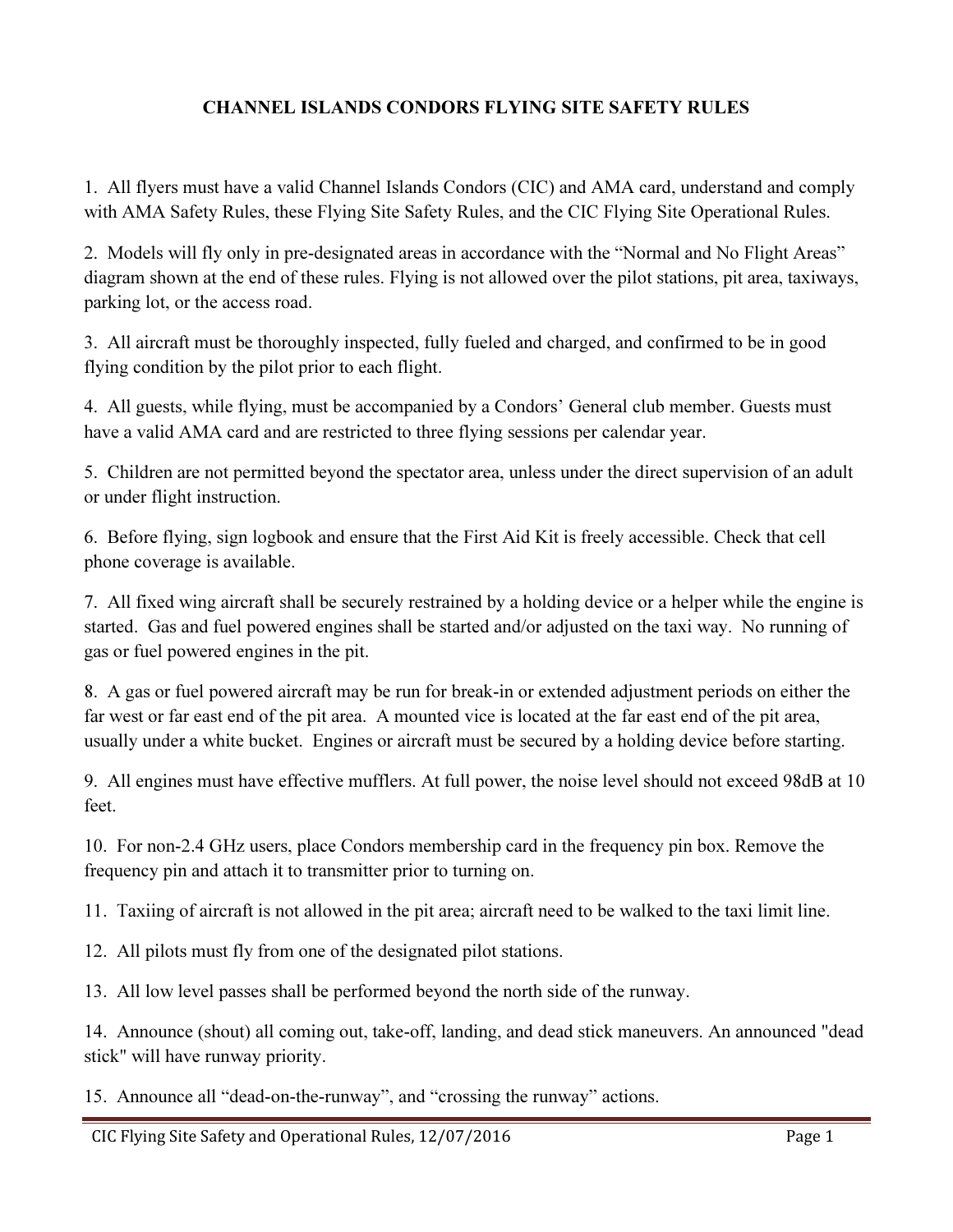16. Stop the engine before the "limit line" on taxi back to the pit area.

17. For non-2.4 GHz users, return the frequency pin after transmitter is turned off. Place the transmitter in the impound area. Frequency pin use is limited to 15 minutes.

18. Flight pattern direction for fixed wing aircraft is established by the wind direction (normally taking off/landing right to left, with west wind). All take-off and landings of fixed wing aircraft must be in the established pattern.

19. The grass area in the southwest corner of the field is provided for micro/small electric fixed wing aircraft ("foamies"), electric helicopters (including similar sized multi-blade rotor copters, hereafter collectively referred to as "helis") not larger than 450-size. Pilots using this area are not permitted to fly beyond the southern boundary of the grass area, over the pilot stations, the pit area, taxiways, runway, parking lot, or access road. If take-off, flight or landing cannot be made without violating this air space, then the flight must be made from a runway pilot station. Planes and helis shall not be flown off the grass area at the same time. The number of airborne models flown off the grass area shall not exceed three at any time.

20. Larger than 450-size electric and any size nitro/gas helis may not be operated in the grass area, except for the limited purpose of hover testing on the concrete heli pad with a maximum altitude of 50 feet. The number of helis tested or flown off the concrete heli pad shall not exceed one at any time.

21. Planes and helis shall not be flown off the runway at the same time. Heli pilots will indicate their intention to fly off the runway by placing their helis on the end of either taxiway nearest the pit area, and may start flying after the last fixed wing aircraft has landed. Fixed wing pilots may start flying after the last heli has completed its flight. The number of fixed wing aircraft flown off the runway stations shall not exceed five at any time. The number of helis flown off the runway stations shall not exceed two at any time.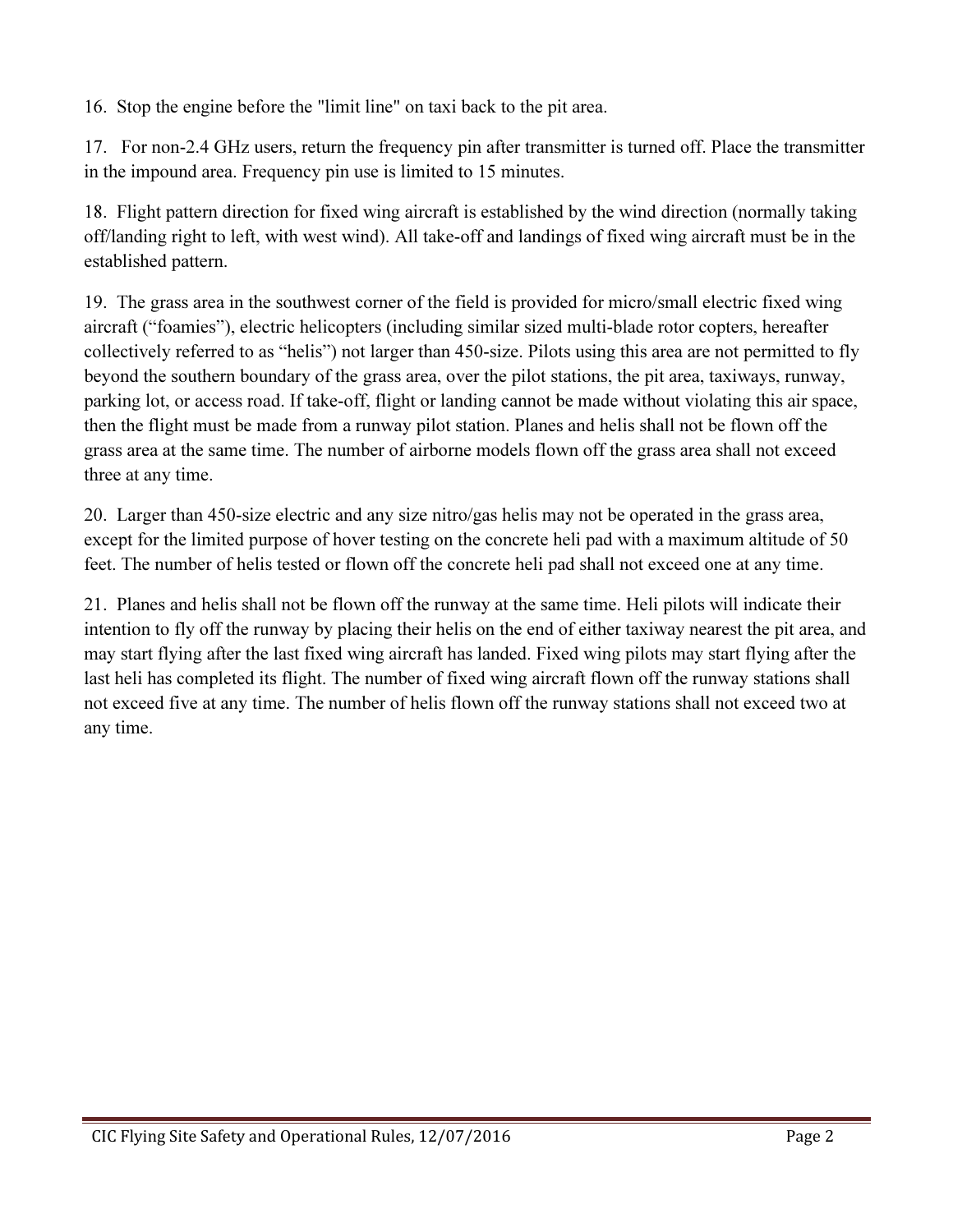## CIC FLYING SITE OPERATIONAL RULES

1. The CIC Field is located in the CSU Channel Islands University Park in Camarillo, California, at the following coordinates: 34° 10.61' N, 119° 02.02' W

2. All persons shall abide by the University of Channel Islands Park regulations at all times.

3. Smoking, consumption of alcoholic beverages, or use of any drugs is not allowed anywhere in the park.

4. Children under 12 need to be under adult supervision.

5. Pets need to be leashed at all times. Owners shall clean up after their pets.

6. Parking is only allowed in the parking lot. The driveway adjacent to the fence is for loading or unloading only.

7. No model gas or fuel engines or motors are to be run before 9:30 AM or after 5:00 PM; No flying of gas or fuel powered aircraft before 9:30 AM or after 5:00 PM. Electric powered aircraft may start flying at 8:00 AM and must not be flown after 5:00 PM.

8. Each pilot shall have their own 2 lb (minimum) BC (or ABC) fire extinguisher by their aircraft in the pit area.

9. Before flying, pilots shall station two sets of the following equipment (stored in the club house) at the pilot stations, one set at the east and one set at the west end of the pilot area:

- a. One 5 lb minimum dry chemical fire extinguisher
- b. One shovel
- c. One battery powered two-way radio (paired with similar unit in the pits)

10. Before flying, pilots shall ensure the following equipment is ready for use in the pit area:

- a. At least one 2 lb minimum dry chemical fire extinguisher.
- b. One two-way handheld radio.

11. Before flying in the Heli Pad area, pilots shall ensure the following equipment is ready for use near the bench area:

- a. One 5 lb minimum dry chemical fire extinguisher
- b. One shovel
- c. One battery powered two-way radio (paired with similar unit in the pits)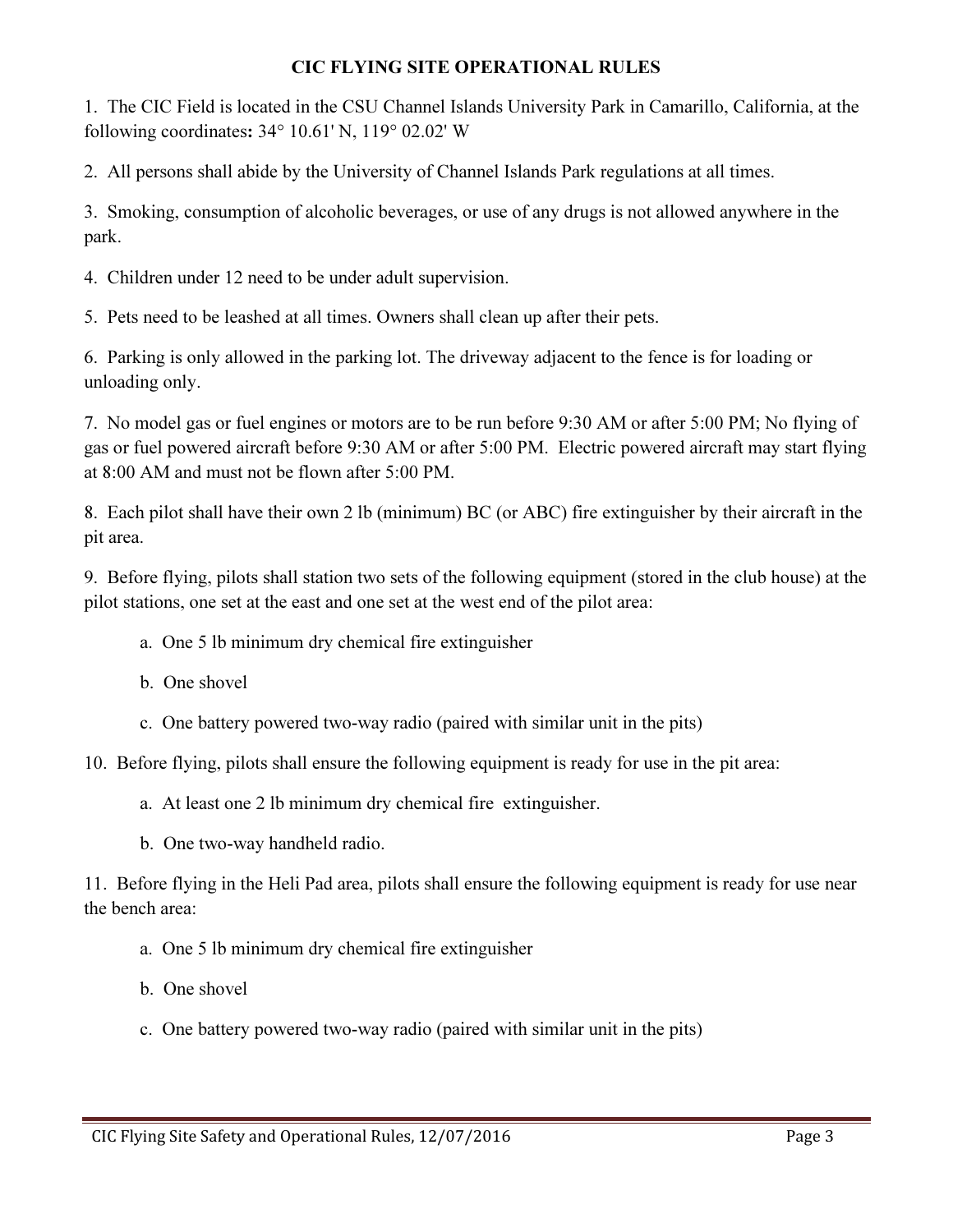12. Each pilot shall be assisted by another able bodied adult as a spotter.

13. The frequency board and cabinet at the field shall be opened prior to the start of any flight operations to allow access to the First Aid equipment.

14. Engine run-ups will be conducted at the eastern or western end of the paved pit area.

15. Pilots must use fuel/gas overflow recovery systems. Any fuel or oil spills must be cleaned up immediately.

16. Model rockets and gas turbine powered aircraft are not allowed to be operated the airfield.

17. No vehicles, except maintenance vehicles are allowed on the runway or the grass area.

18. No flying while field is under repair or maintenance, when red flag weather conditions have been declared for eastern Ventura County, or with sustained winds exceeding 25 knots. No flying on days not indicated as flight days in the Condors Field availability calendar (see website).

19. In case of emergency, dial 911 from a cell phone, or use the Blue Phone near the field gate. Communicate the type of emergency and your location (Channel Islands Condors Field at the CSU Channel Islands University Park) to the operator. Notify a board member immediately after making any 911 or Blue Phone call or after reporting any incident to authorities.

20. The closest medical facilities are:

2309 Antonio Ave. 1600 N. Rose Ave. Camarillo, CA 93010 Oxnard, CA 93030 805-389-5800 805-988-2500

Saint Johns Pleasant Valley Hospital Saint Johns Regional Medical Center

Contacts:

Emergency: 911 or onsite Blue Phone

Campus Police – Non-Emergency (805) 437 8444 or Blue Phone

Ray Porras CSUCI Director of Transportation (805) 437-8434

Robert Wagner CIC President (805) 206-8846

Camarillo ATIS (wind report) (805) 484 3351